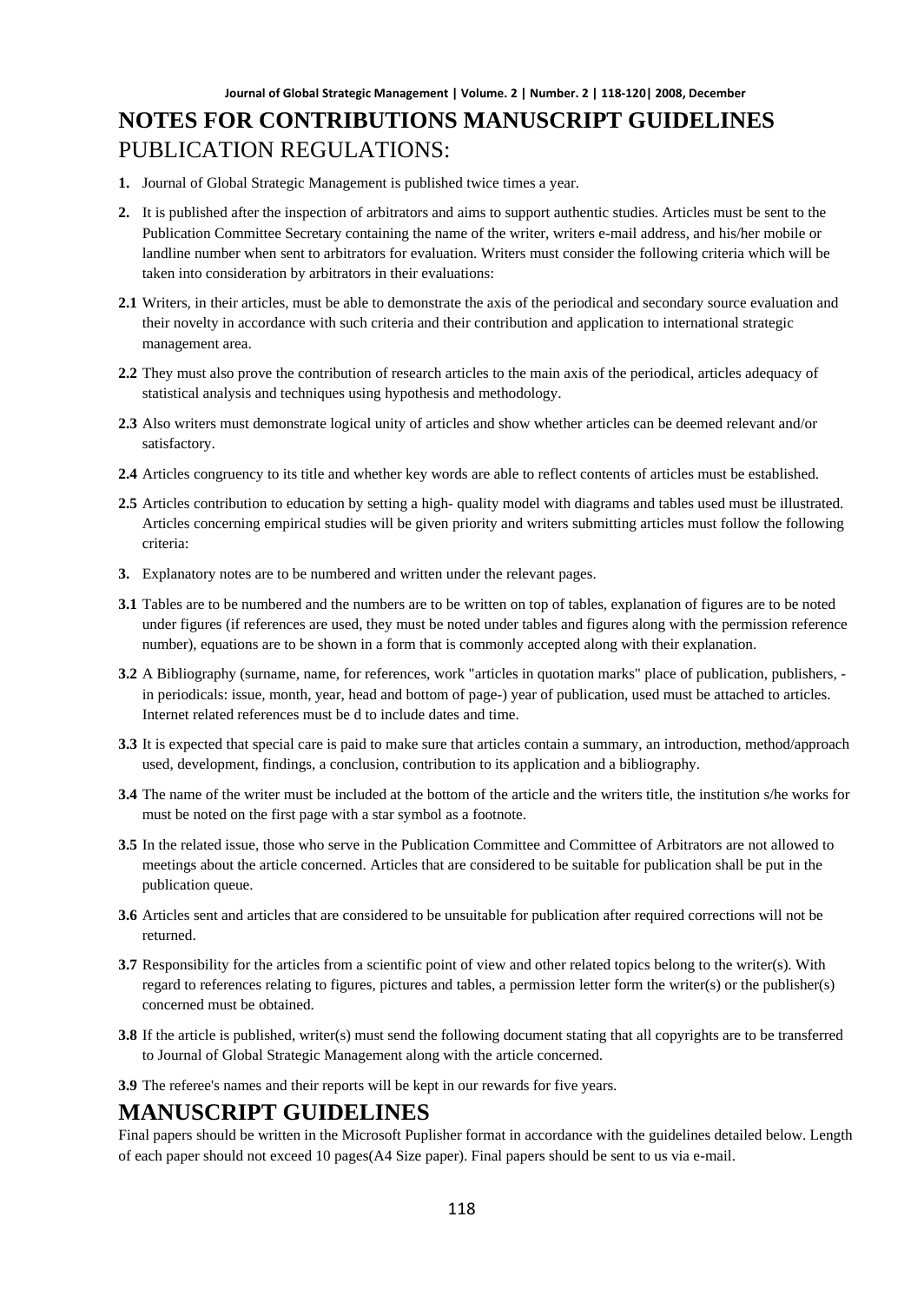#### **Journal of Global Strategic Management | Volume. 2 | Number. 2 | 118-120| 2008, December**

### **Base Font**

The paper should be typed Times New Roman with Point Size 10 and Single-spaced. A space should be between each paragraph.

## **Margins**

Set your margins as follows: Left Margin:3 cm Right Margin:3 cm Top Margin:3 cm Bottom Margin:2,50 cm

## **Title**

The title should be in all capital letters, boldface, "SIZE 20" and centered at the top of the first page. The author(s) and affiliations(s) should be centered, bold face, "SIZE 16" and single-spaced, beginning on the second line below the title. Do not use titles such as Dr. or Assistant Professor. etc.

## **Abstract**

On the second line following the author(s) and affiliation(s), the word abstract should be centered and typed in all capital letters boldface with the "SIZE 16". The text of the abstract should be italicized and not more than 500 words and 3-5 keywords must be included.

## **ABSTRACT**

The main object of this paper $\hat{a} \in \mathbb{R}$ 

## **Body**

The body of the paper following the abstract should be single-space, and both left and right justified. Microsoft Word calls this "Justify".

First-level headings should be centered, boldface and in all capital letters with the "SIZE14" (Following the abstract, include a first level heading before the first paragraph of the body of the paper to clearly separate the two).

## **INTRODUCTION**

Second -level headings should be flush with the left margin, bold face, "SIZE 16" and in upper and lower case letters (NOT all caps).

# **Strategic Decision Making**

## **Exhibits And Appendices**

Exhibits may be included with each one appearing on a separate page. Exhibits should be typed as close as possible to the location they are cited. Headings should be centered, boldface, and capitalized above the exhibit. The size of the heading for each exhibit should be "SIZE 12".

# **EXIHIBIT 1**

Appendices should immediately follow the body of the paper and precede the references. The word appendix should be centered above the appendix, in "SIZE 16", bold and caps.

### **APPENDIX References**

Calling references in the text should be handled with the use of last name, year of publication and page number. Ansoff (1965; 56) indicate that  $\hat{\mathbf{\epsilon}}$ 

The bibliography should include those reference cited in the text of the paper and should be titled REFERENCE, which must be all in capital letters, boldface and "SIZE 16". References should be listed on a separate page at the end of the paper. A line must be skipped between references.

## **REFERENCES**

Bourgeois, L.J. and Eisenhardt, Kathleen M.(1988), Strategic Decision Process in High Velocity Environment: Four Cases in the Microcomputer Industry, Management Science, 34, pp.816-835.

Kirkwood, Craig W., (1997), Strategic Decision Making, Multi-objective Decision Analysis with Spreadsheets, Wadsworth Puplishing Company, California, USA.

Footnotes will NOT be used for references.